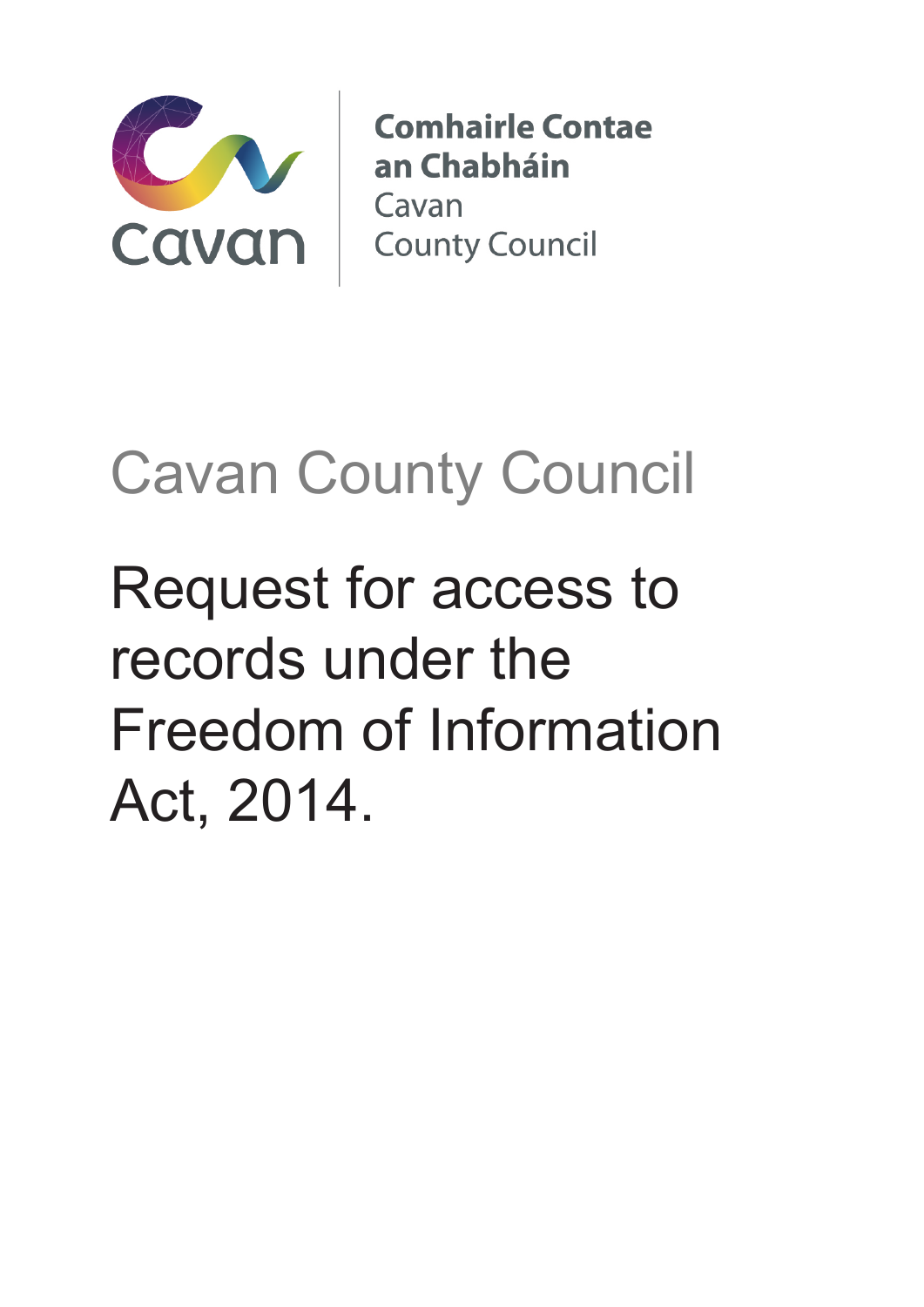## Please address this request to relevant FOI contact Please use block letters

| <b>Details of applicant</b>                                  |  |  |  |
|--------------------------------------------------------------|--|--|--|
| Surname                                                      |  |  |  |
| First name                                                   |  |  |  |
| Postal address                                               |  |  |  |
|                                                              |  |  |  |
|                                                              |  |  |  |
| Contact telephone                                            |  |  |  |
|                                                              |  |  |  |
|                                                              |  |  |  |
|                                                              |  |  |  |
| <b>Personal information</b>                                  |  |  |  |
| My preferred form of access is: (please tick as appropriate) |  |  |  |
| To receive copies of the record by post                      |  |  |  |
| Other                                                        |  |  |  |
| If other, please                                             |  |  |  |
| specify                                                      |  |  |  |
|                                                              |  |  |  |
|                                                              |  |  |  |
|                                                              |  |  |  |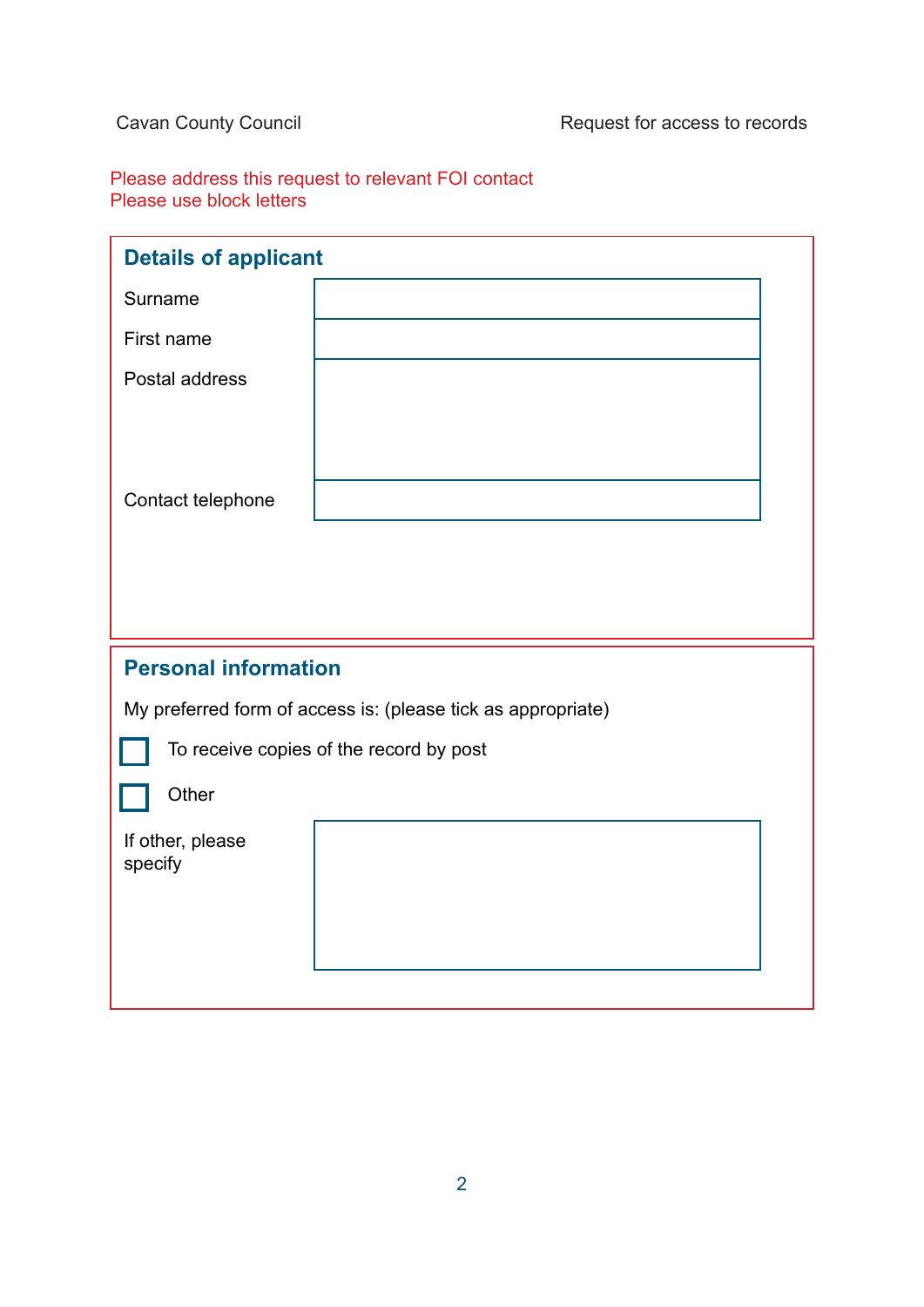## **Details of request**

In accordance with Section 12 of the Freedom of Information Act, 2014, I request access to records which are: (please tick as appropriate)

Personal

Non-personal

## **Details of the requested records**

In the space provided, please describe the records as fully as you can. If you are requesting Personal Information, please state precisely, in whose name those records are held.

You will not normally be given access to personal information of another person unless you have obtained the written consent of that person.

I request the following records:

3